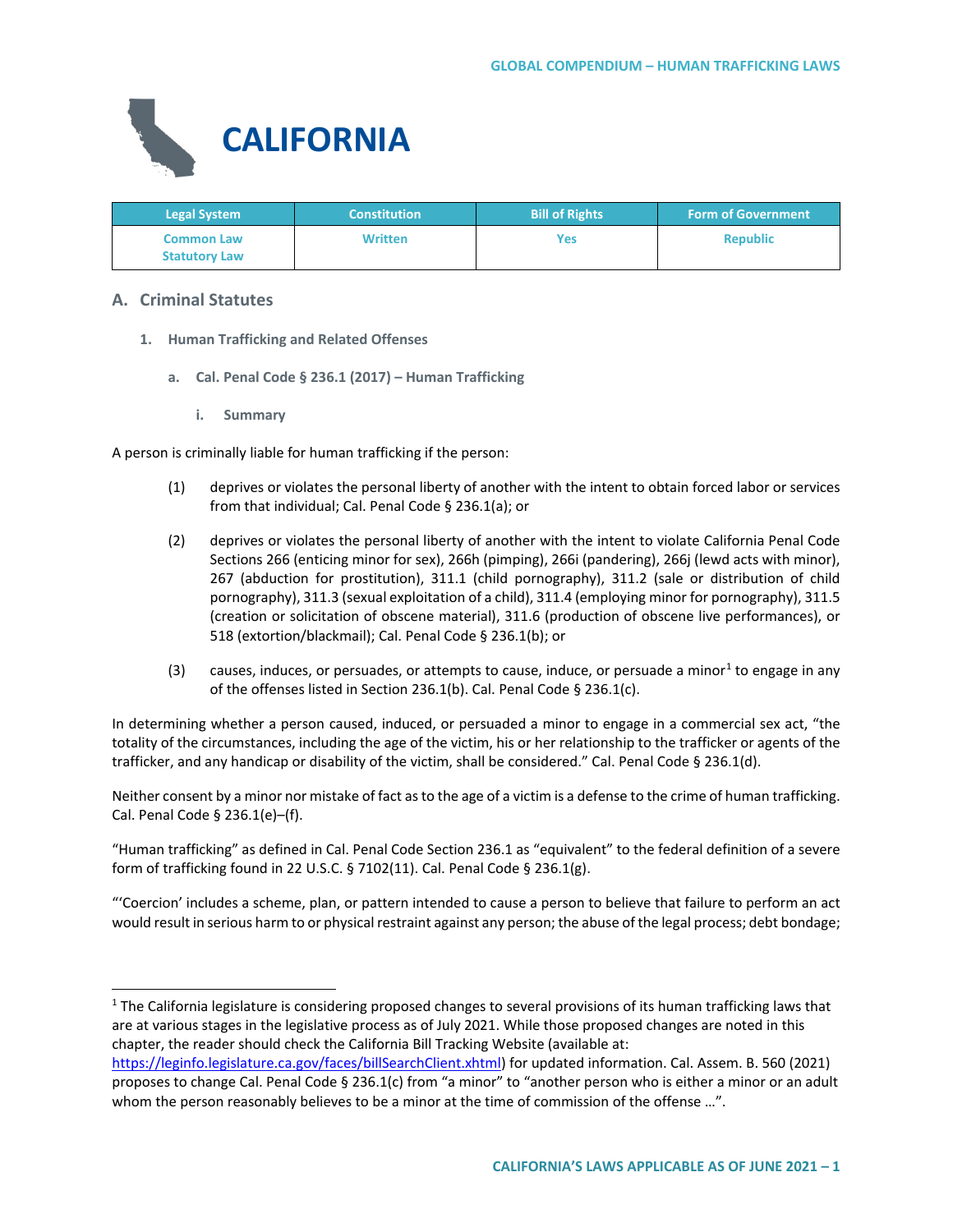or providing and facilitating the possession of a controlled substance to a person with the intent to impair the person's judgment." Cal. Penal Code § 236.1(h)(1).

"Commercial sex act" means "sexual conduct on account of which anything of value is given or received by a person." Cal. Penal Code § 236.1(h)(2).

"Minor" is an individual who is under 18 years of age. Cal. Fam. Code § 6500.

"Deprivation or violation of the personal liberty of another" is defined as creating a substantial and sustained restriction of another's liberty through force, fear, fraud, deceit, coercion, violence, duress, menace, or threat of unlawful injury to the victim or to another person. Cal. Penal Code § 236.1(h)(3).

"'Duress' includes a direct or implied threat of force, violence, danger, hardship, or retribution sufficient to cause a reasonable person to acquiesce in or perform an act which the person would otherwise not have submitted to or performed; a direct or implied threat to destroy, conceal, remove, confiscate, or possess an actual or purported passport or immigration document of the victim; or knowingly destroying, concealing, removing, confiscating, or possessing an actual or purported passport or immigration document of the victim." Cal. Penal Code § 236.1(h)(4).

"Forced labor or services" is defined as "labor or services that are performed or provided by a person and are obtained or maintained through force, fraud, duress, or coercion, or equivalent conduct that would reasonably overbear the will of the person." Cal. Penal Code § 236.1(h)(5).

"The total circumstances, including the age of the victim, the relationship between the victim and the trafficker or agents of the trafficker, and any handicap or disability of the victim, shall be factors to consider in determining the presence of 'deprivation or violation of the personal liberty of another,' 'duress,' and 'coercion' as described in [Cal. Penal Code Section 236.1]." Cal. Penal Code § 236.1(i).

**ii. Sentencing**

The crime of human trafficking is a felony under California law. Cal. Penal Code § 236.1.

A person who is convicted under section 236.1(a) shall be imprisoned for five, eight, or 12 years and pay a fine of not more than USD 500,000. Cal. Penal Code § 236.1(a).

A person who is convicted under section 236.1(b) shall be imprisoned for eight, 14, or 20 years and pay a fine of not more than USD 500,000. Cal. Penal Code § 236.1(b).

A person who is convicted under section 236.1(c) shall be imprisoned for a term not to exceed five, eight, or 12 years and pay a fine of not more than USD 500,000. Cal. Penal Code § 236.1(c)(1). When this offense involves "force, fear, fraud, deceit, coercion, violence, duress, menace, or threat of unlawful injury to the victim or to another person," the sentence is imprisonment for 15 years to life and a fine of not more than USD 500,000. Cal. Penal Code  $§$  236.1(c)(2).

Any person who inflicts great bodily injury on a victim while violating Cal. Penal Code Section 236.1 shall be punished by an additional and consecutive prison term of five, seven, or 10 years. Cal. Penal Code § 236.4(b).

Human trafficking committed by a member of a street gang warrants harsher punishment in California. Cal. Penal Code § 186.22.

A person convicted of human trafficking shall also receive an enhanced sentencing if the person used or had a firearm or deadly weapon while committing the offense. Cal. Penal Code § 12022.3(a)–(b).

In addition to any other fine or restitution, the court may order a person convicted of human trafficking to pay an additional fine of up to USD 1 million. This fine and all fines collected pursuant to a human trafficking conviction are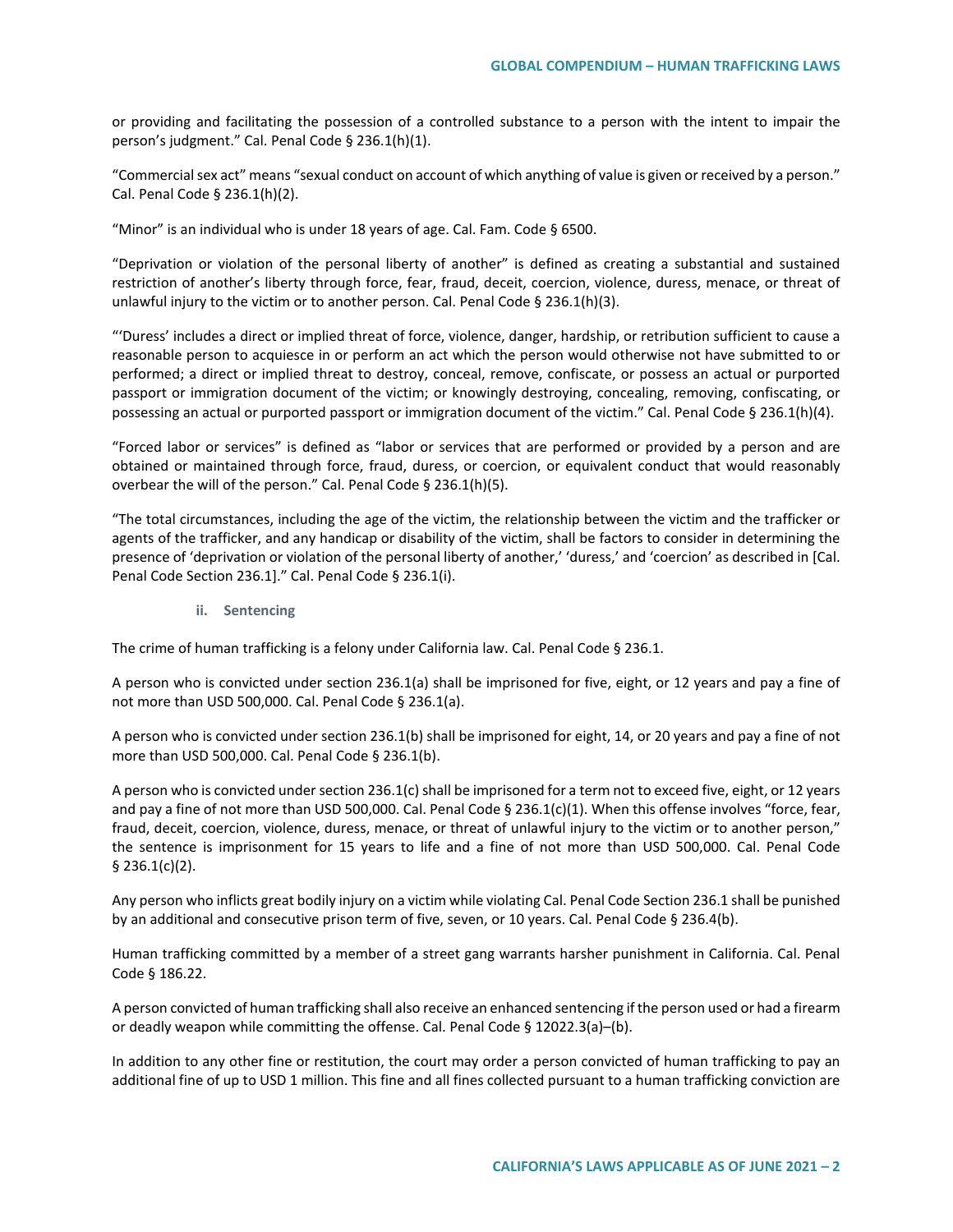to be deposited in the Victim-Witness Assistance Fund to fund grants for victims of human trafficking. Cal. Penal Code § 236.4(a), (d).

**iii. Statute of Limitations**

There is no statute of limitations for offenses that are punishable by life imprisonment. Cal. Penal Code §§ 236.1(c), 799.

Prosecution for an offense punishable by imprisonment for eight years or more must be commenced within six years after the commission of the offense. Cal. Penal Code §§ 236.1(a), (c), 800.

Prosecution for an offense punishable by imprisonment for less than eight years must be commenced within three years after the commission of the offense. Cal. Penal Code §§ 236.1(a), (c), 801.

**b. Cal. Penal Code § 1107.5 (2018) – Expert Testimony Regarding Effects of Human Trafficking on Human Trafficking Victims**

In a criminal prosecution, expert testimony is admissible by either the prosecution or the defense regarding the effects of human trafficking on victims, including the nature and effect of physical, emotional, or mental abuse on their beliefs, perceptions, or behavior. Cal. Penal Code § 1107.5(a).

**c. Cal. Penal Code § 236.3 (2011) – Real Property Used to Facilitate Human Trafficking**

The procedures for determining whether a property constitutes a public nuisance shall apply to real property used in human trafficking. Cal. Penal Code § 236.3; *see* Cal. Penal Code § 11225 (place of illegal gambling, prostitution, etc.; place used for human trafficking; place used as bathhouse permitting conduct capable of transmitting AIDS; nuisance; injunction, abatement, and prevention).

If a nuisance is established, half of the civil penalties collected in human trafficking cases are to be deposited in the Victim-Witness Assistance Fund to fund grants for human trafficking victim services and prevention programs provided by community-based organizations. Cal. Penal Code § 11230(d).

**d. Cal. Penal Code §§ 236.7–236.12 (2013) – Asset Forfeiture**

The court may order forfeiture of a convicted person's assets used in human trafficking involving a commercial sex act by victims less than 18 years of age. Cal. Penal Code § 236.7(a). The court also may order forfeiture of all proceeds received from a commercial sex act where the victim was less than 18 years of age at the time of the crime. Cal. Penal Code § 236.7(b)(2).

Vehicles, boats, airplanes, money, negotiable instruments, securities, real property, or other things of value are subject to forfeiture. Cal. Penal Code § 236.7(a).

"'Commercial sex act' means sexual conduct on account of which anything of value is given or received by a person." Cal. Penal Code § 236.1(h)(2).

**e. Cal. Penal Code § 236.14 (2017) – Vacatur of Arrest or Conviction**

The court may vacate the conviction and expunge the arrests for non-violent offenses, such as prostitution,<sup>[2](#page-2-0)</sup> if the court finds: (1) the person was a victim of human trafficking at the time the non-violent crime was committed; (2) the crime directly resulted because the person was a victim of human trafficking; (3) the victim is engaged in good

<span id="page-2-0"></span> $2$  Cal. Assem. B. 124 (2021) proposes to allow relief to people convicted of a violent offense.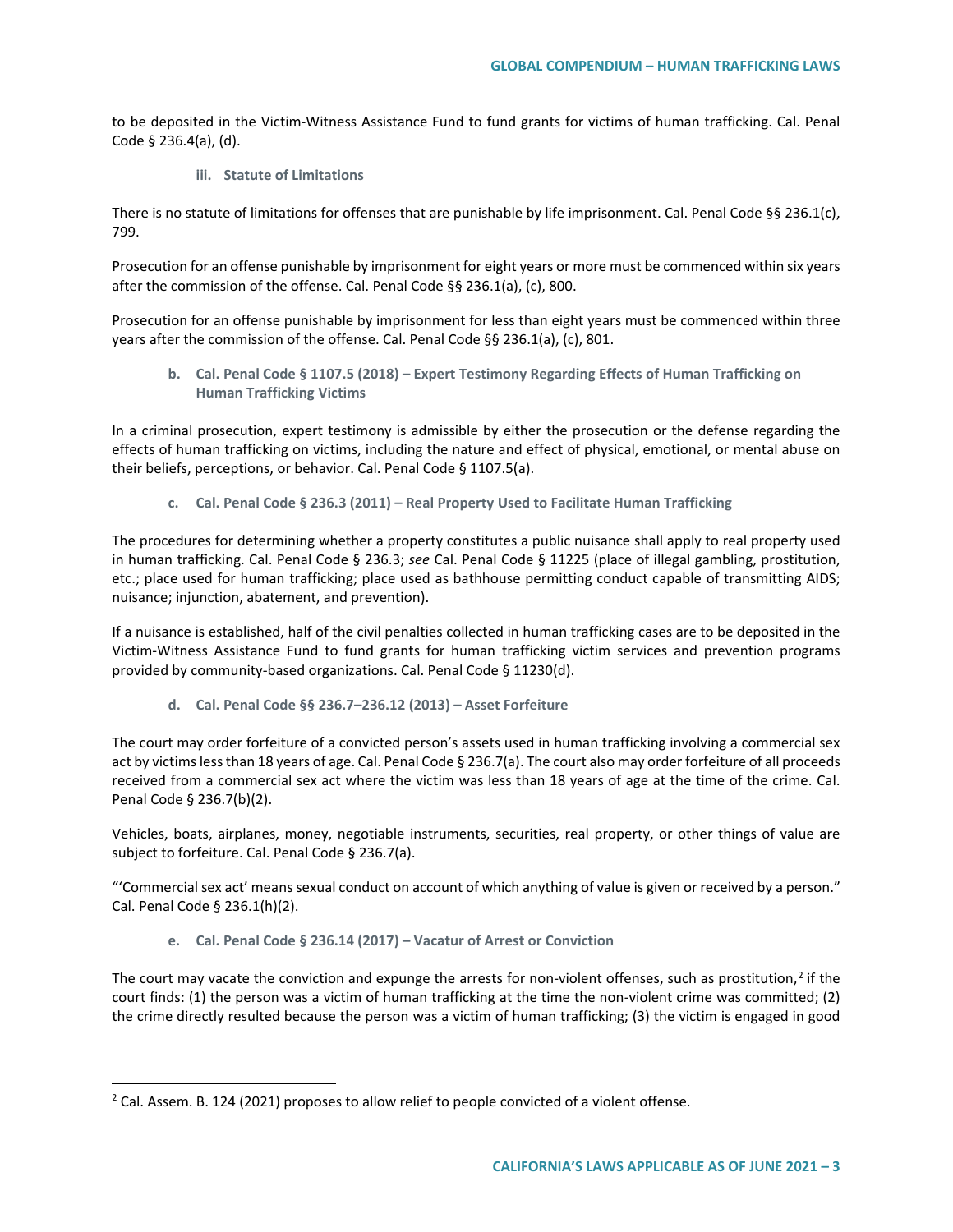faith efforts to distance themselves from the trafficking scheme; and (4) vacatur is in the best interest of the petitioner and justice. Cal. Penal Code § 236.14(a)–(b), (g).

There is a rebuttable presumption that the other requirements for vacatur relief are met if a juvenile proves that the arrest resulted because of human trafficking. Cal. Penal Code § 236.14(j).

A petition seeking vacatur shall be made and heard within a reasonable time after the person has ceased to be a victim of human trafficking, or within a reasonable time after the petitioner has sought services for being a victim of human trafficking, whichever occurs later, subject to reasonable concerns for the safety of the petitioner, family members of the petitioner, or other victims of human trafficking who may be jeopardized by the bringing of the application for vacatur. Cal. Penal Code § 236.14(l).

**f. Cal. Penal Code § 236.23 (2017) – Coercion to Commit Offense as a Direct Result of Being a Human Trafficking Victim; Affirmative Defense**

It is a defense to a charge of a crime, other than a serious or violent felony, that the person was coerced to commit the offense as a direct result of being a human trafficking victim and had a reasonable fear of being harmed.<sup>3</sup> Cal. Penal Code § 236.23(a).

A defendant asserting the affirmative defense of coercion as a result of being a human trafficking victim has the burden of establishing the affirmative defense. Cal. Penal Code § 236.23(b)–(c). If the affirmative defense is successful, all records in the case shall be sealed. Cal. Penal Code § 236.23(e).

**g. Cal. Penal Code § 647.3 (2020) – Victim or Witness to Crimes Including Human Trafficking**

"A person who reports being a victim of, or a witness to, … human trafficking in violation of Section 236.1 … shall not be arrested for any of the following offenses if that offense is related to the crime that the person is reporting or if the person was engaged in that offense at or around the time that the person was the victim of or witness to the crime they are reporting:

- (1) A misdemeanor violation of the California Uniform Controlled Substances Act (Division 10 (commencing with Section 11000) of the Health and Safety Code).
- (2) A violation of Section 372 [Public nuisance], subdivision (a) or (b) of Section 647 [disorderly conduct], or Section 653.22 [loitering], if the offense is related to an act of prostitution."

Cal. Penal Code § 647.3(a).

**h. Cal. Evid. Code § 1162 (2020) – Evidence that Victim or Witness to Human Trafficking Was Engaged in Prostitution**

Evidence that a person was a victim of, or witness to, human trafficking "engaged in an act of prostitution at or around the time [the person] was the victim of or witness to the crime is inadmissible in a separate prosecution of that victim or witness to prove ... criminal liability for the act of prostitution." Cal. Evid. Code § 1162.

<span id="page-3-0"></span><sup>&</sup>lt;sup>3</sup> Cal. Assem. B. 124 (2021) proposes to add: "This defense does not apply to crimes punishable by death, except in cases of felony murder pursuant to subdivision (e) of Section 189."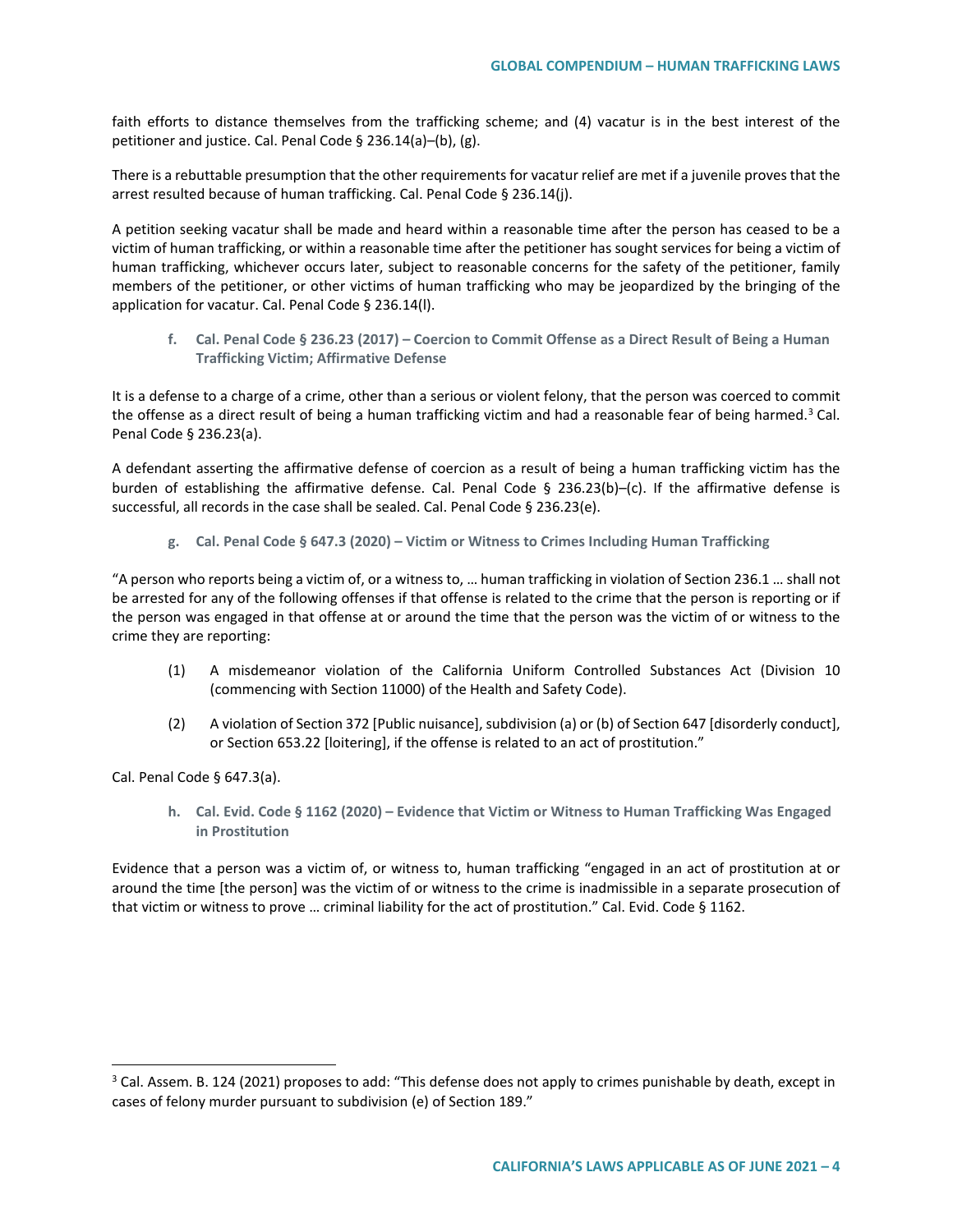**i. Cal. Penal Code § 1203.49 (2015) – Defendants Convicted of Solicitation or Prostitution; Petition for Relief Due to Status as Victim of Human Trafficking**

Defendants who have been convicted of solicitation or prostitution and who have completed any term of probation for that conviction may petition the court for relief. If they can show that their convictions resulted from human trafficking, the court may:

- (a) Find the petitioners were victims of human trafficking when they committed the crime;
- (b) Order any relief described in Cal. Penal Code Section 1203.4 [fulfillment of conditions of probation or discharge prior to termination]; and
- (c) Notify the Department of Justice that petitioners were victims of human trafficking when they committed the crime.

Cal. Penal Code § 1203.49.

- **j. Cal. Penal Code § 181 (2011) – Slavery; Infringement of Personal Liberty; Purchase of Custody**
	- **i. Summary**

Every person "who holds, or attempts to hold, any person in involuntary servitude, or assumes, or attempts to assume, rights of ownership over any person, or who sells, or attempts to sell, any person to another, or receives money or anything of value, in consideration of placing any person in the custody, or under the power or control of another, or who buys, or attempts to buy, any person, or pays money, or delivers anything of value, to another, in consideration of having any person placed in his or her custody, or under his or her power or control, or who knowingly aids or assists in any manner any one thus offending," shall be guilty of a crime. Cal. Penal Code § 181.

**ii. Sentencing**

A person who is convicted of slavery or infringement of personal liberty shall be sentenced to prison for two, three, or four years. Cal. Penal Code § 181.

**iii. Statute of Limitations**

A prosecution for this offense must be commenced within three years after the commission of the offense. Cal. Penal Code § 801.

**k. Cal. Penal Code § 207 (2004) – Kidnapping**

Kidnapping occurs when a person "forcibly, or by any other means of instilling fear, takes …any person, with a design to take the person out of this state, … or … hires [or] persuades … by false promises, misrepresentations, or the like, any person to go out of this state ... for the purpose or with the intent to sell that person into slavery or involuntary servitude, or otherwise to employ that person … without the free will and consent of that persuaded person." Cal. Penal Code § 207(c).

**l. Cal. Penal Code § 273.7 (2007) – Malicious Disclosure of Location of Trafficking Shelter or Domestic Violence Shelter**

Any person who maliciously discloses the location of any trafficking shelter or domestic violence shelter without authorization is guilty of a misdemeanor. Cal. Penal Code § 273.7(a).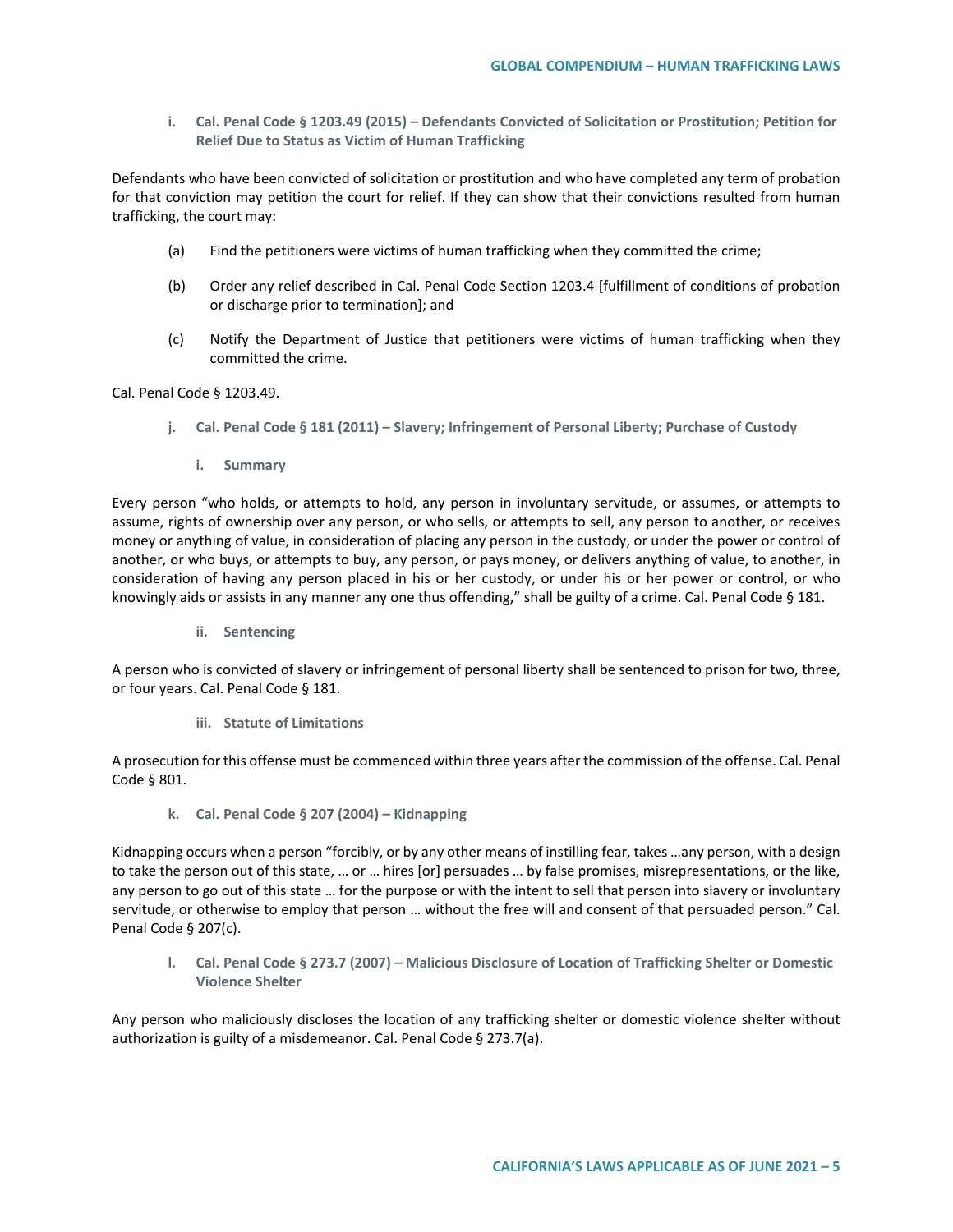**m. Cal. Penal Code § 14023 (2006) – Prioritization of Human Trafficking Matters**

The Attorney General "shall give priority to matters involving organized crime, gang activities, drug trafficking, human trafficking, and cases involving a high degree of risk to the witness. " Cal. Penal Code § 14023.

**2. Online Child Sexual Exploitation and Child Pornography Offenses**

Cal. Penal Code § 311.1 – Sent or Brought into State for Sale or Distribution; Possessing, Preparing, Publishing, Producing, Developing, Duplicating, or Printing Within State; Matter Depicting Sexual Conduct by Minor; Penalty; Application; Telephone Services

Cal. Penal Code § 311.2 – Sending or Bringing into State for Sale or Distribution; Printing, Exhibiting, Distributing, Exchanging or Possessing Within State; Matter Depicting Sexual Conduct by Minor; Transaction with Minor; Exemptions

Cal. Penal Code § 311.3 – Sexual Exploitation of Child

Cal. Penal Code § 311.4 – Employment or Use of Minor to Perform Prohibited Acts; Previous Conviction; Exception

Cal. Penal Code § 311.11 – Possession or Control of Matter Depicting Minor Engaging in or Simulating Sexual Conduct; Punishment; Previous Conviction

Cal. Penal Code § 311.12 – Behavior Involving Minors in Certain Sexual Contexts; Use of Government-Owned Computers or Computer Network in the Commission of the Crime; Convictions Resulting in Additional Fines; Use of Revenue

Cal. Penal Code § 1054.10 – Disclosure of Copies of Child Pornography Evidence

Cal. Penal Code § 1170.71 – Lewd or Lascivious Acts with Child Under Age 14; Use of Obscene or Harmful Matter; Aggravation of Crime

Cal. Penal Code § 11165.1 – "Sexual Abuse," "Sexual Assault," and "Commercial Sexual Exploitation" Defined

**3. Cal. Penal Code § 290(c) (2021) – Sex Offender Registration**

A person convicted under Cal Penal Code Section 236.1(b) or (c) must register in California as a sex offender.

### **B. Civil Liability Statutes**

- **1. Cal. Civ. Code § 52.5 (2017) – Civil Lawsuit for Damages to Victims of Human Trafficking**
	- **a. Summary**

A victim of human trafficking may sue for actual damages, compensatory damages, injunctive relief, or any other appropriate relief. A prevailing plaintiff may also be awarded attorney's fees and costs. Cal. Civ. Code § 52.5(a).

**b. Damages and Other Relief**

In addition to the remedies allowed under Cal. Civ. Code  $\S$  52.5(a), the court may award plaintiffs up to three times their actual damages or USD 10,000, whichever is greater. Cal. Civ. Code § 52.5(b).

Punitive damages may be awarded upon proof of the defendant's malice, oppression, fraud, or duress in committing the human trafficking. Cal. Civ. Code § 52.5(b).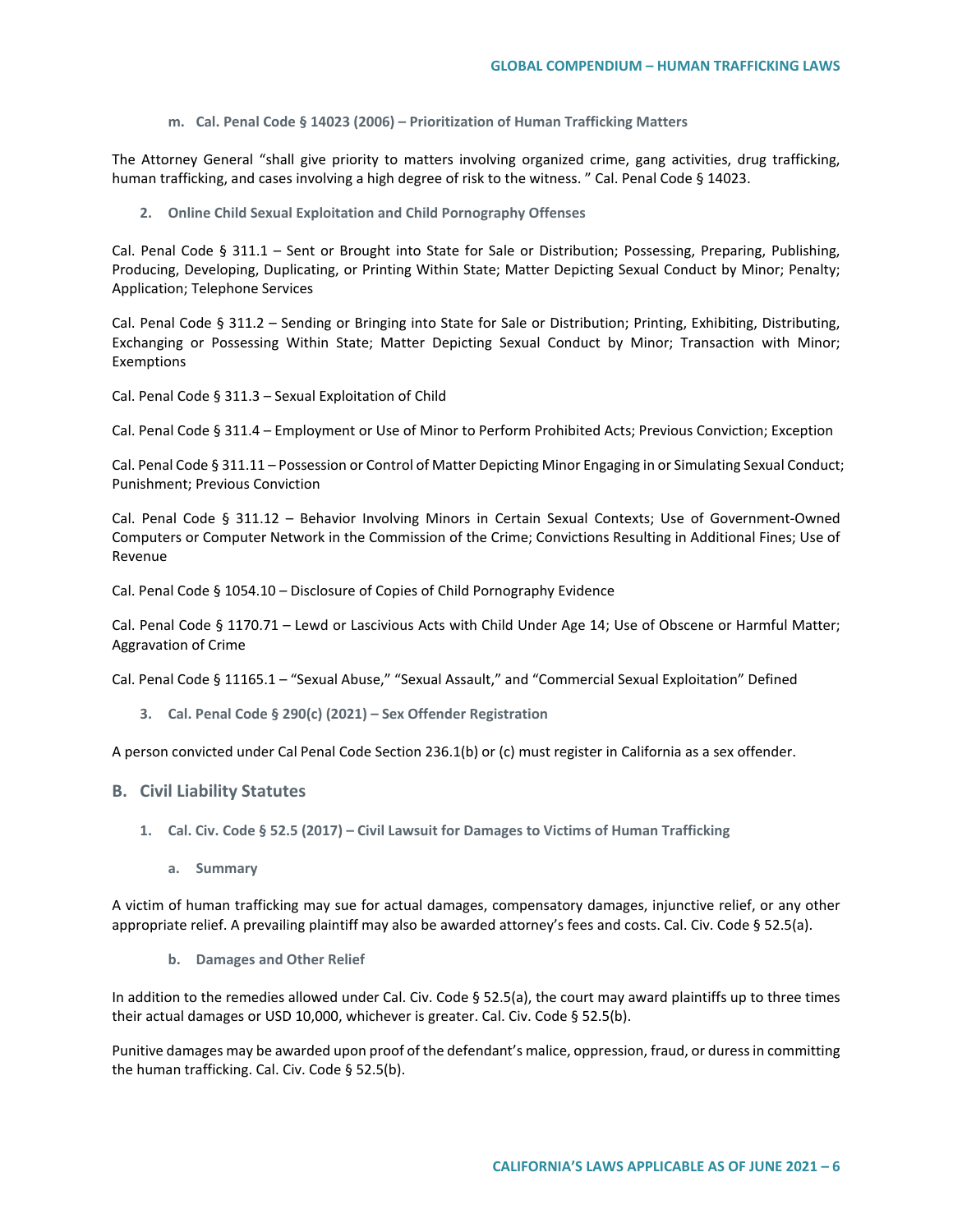Restitution paid by the defendant to the victim shall be credited against a judgment, award, or settlement obtained in a civil lawsuit. The California Victim Compensation Board must receive notice of the judgment, award, or settlement. Cal. Civ. Code § 52.5(g).

**c. Statute of Limitations**

A civil lawsuit seeking damages for human trafficking must be commenced within 10 years after the date a victim who was a minor attains the age of majority. If the victim was not a minor at the time of the offense, a civil lawsuit must be commenced within seven years of the date on which the trafficking victim was freed from the trafficking. Cal. Civ. Code § 52.5(c).

A "minor" is an individual who is under 18 years of age. Cal. Fam. Code § 6500.

A disability making it impossible or impractical for the victim to sue tolls the statute of limitations. Disability includes being a minor, lacking legal capacity to make decisions, imprisonment, or other incapacity or incompetence. Cal. Civ. Code § 52.5(d)(1).

A guardian ad litem's failure to bring a plaintiff's lawsuit within the applicable limitation period will not prejudice the plaintiff's right to sue after the disability ceases. Cal. Civ. Code § 52.5(d)(2).

A defendant who induced or threatened the victim to delay filing a lawsuit cannot assert the statute of limitations defense. Cal. Civ. Code § 52.5(d)(3).

The statute of limitations is suspended for plaintiffs who could not have reasonably discovered their claims because of the trafficking, such as psychological trauma, cultural and linguistic isolation, and the inability to access services. Cal. Civ. Code § 52.5(e).

A victim's civil lawsuit shall not proceed while any criminal action involving the victim and the same trafficking remains pending. A "criminal action" includes "the investigation and prosecution, and is pending until a final adjudication in the trial court or dismissal." Cal. Civ. Code § 52.5(h).

**2. Cal. Civ. Proc. Code § 354.8 (2016) – Crimes Against Humanity**

For conduct occurring on or after January 1, 2016, a civil lawsuit for assault, battery, or wrongful death arising from conduct that would also constitute a crime against humanity may be commenced within 10 years. Cal. Civ. Proc. Code § 354.8(a)(E). A "crime against humanity" is an act, including enslavement, done "as part of a widespread or systematic attack directed against a civil population, with knowledge of the attack." Cal. Civ. Proc. Code § 354.8(a)(E)(ii)(III).

A prevailing plaintiff may be awarded reasonable attorney's fees and litigation costs including, but not limited to, expert witness fees and expenses as part of the costs. Cal. Civ. Proc. Code § 354.8(d).

## **C. Additional Statutes Specific to Human Trafficking**

**1. Cal. Civ. Code § 52.6 (2021) – Notice to Be Posted at Specific Businesses and Establishments; Slavery and Human Trafficking**

Certain businesses and other establishments must post information about the national human trafficking hotline. Operators of rail stations and bus stations must provide human trafficking training to employees who may come into contact with victims of human trafficking or who are likely to receive reports from another employee about suspected human trafficking.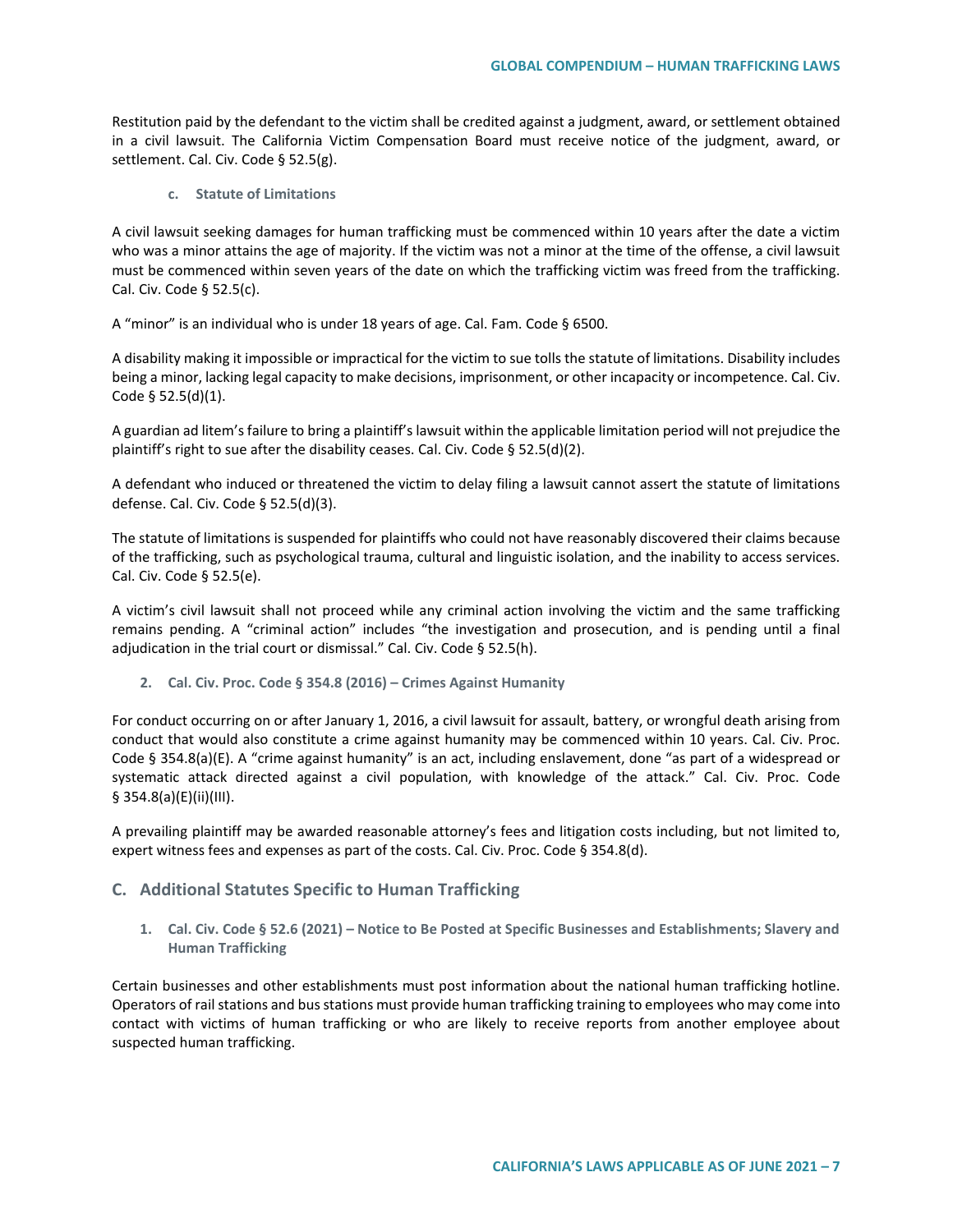**2. Cal. Civ. Code § 1670.7 (2010) – Provision Deducting from Wages for Cost of Emigrating and Transporting; Void**

Any contract provision that allows a deduction from a person's wages for the cost of emigrating and transporting that person to the United States is void as against public policy.

**3. Cal. Civ. Code § 1714.43 (2012) – Retailers to Disclose Efforts to Eradicate Slavery and Human Trafficking from Direct Supply Chain for Tangible Goods**

Every retail seller and manufacturer doing business in California and having annual worldwide gross receipts that exceed USD one hundred million must disclose its efforts to eradicate slavery and human trafficking from its direct supply chain for tangible goods. A lawsuit brought by the Attorney General for injunctive relief is the exclusive remedy for a violation of this section.

**4. Cal. Civ. Proc. Code § 1161.3 (2019) – Termination of Lease**

With limited exceptions, a landlord cannot terminate a lease because of an act of human trafficking against a tenant or a tenant's household member, so long as the offender is not a tenant at the same dwelling. *See also* Cal. Civ. Code § 1946.7 (tenant may notify landlord that tenant or household member was victim of human trafficking and intends to terminate tenancy).

**5. Cal. Educ. Code § 51950 (2018) – Education** 

A school district may provide abuse (including sexual abuse) and human trafficking prevention education. Cal. Educ. Code § 51950.

Pupils in grades 7 through 12 must receive information about human trafficking, including: (1) information on the prevalence, nature, and strategies to reduce the risk of human trafficking; techniques to set healthy boundaries; and how to safely seek assistance, and (2) information on how social media and mobile device applications are used for human trafficking. Cal. Educ. Code § 51934(a)(10).

In addition, the governing boards of school districts and charter school shall work with schools that have any of grades 6 to 12 to identify the most appropriate methods of informing those pupils' parents and guardians of human trafficking prevention resources. Cal. Educ. Code § 49381.

**6. Cal. Gov't Code § 6206 (2019) – Application to Have Address Designated by Secretary of State Serve as Person's Address**

An adult person, a parent or guardian acting on behalf of a minor, or an incapacitated person domiciled in California may apply to have the Secretary of State designate an address to serve as the person's address or the address of the minor or incapacitated person. The applicant must provide a sworn statement that there is good reason to believe that the applicant, minor, or incapacitated person: (1) is a victim of human trafficking, and (2) fears for their safety or the safety of their children or household members.

**7. Cal. Gov't Code § 8590.7 (2018) – Human Trafficking Victims Assistance Fund**

California created a separate fund to support programs for victims of human trafficking.

**8. Cal. Gov't Code § 12950.3 (2019) – Human Trafficking Awareness Training for Hotel and Motel Employees**

Hotel and motel employers must provide training and education regarding human trafficking to their employees.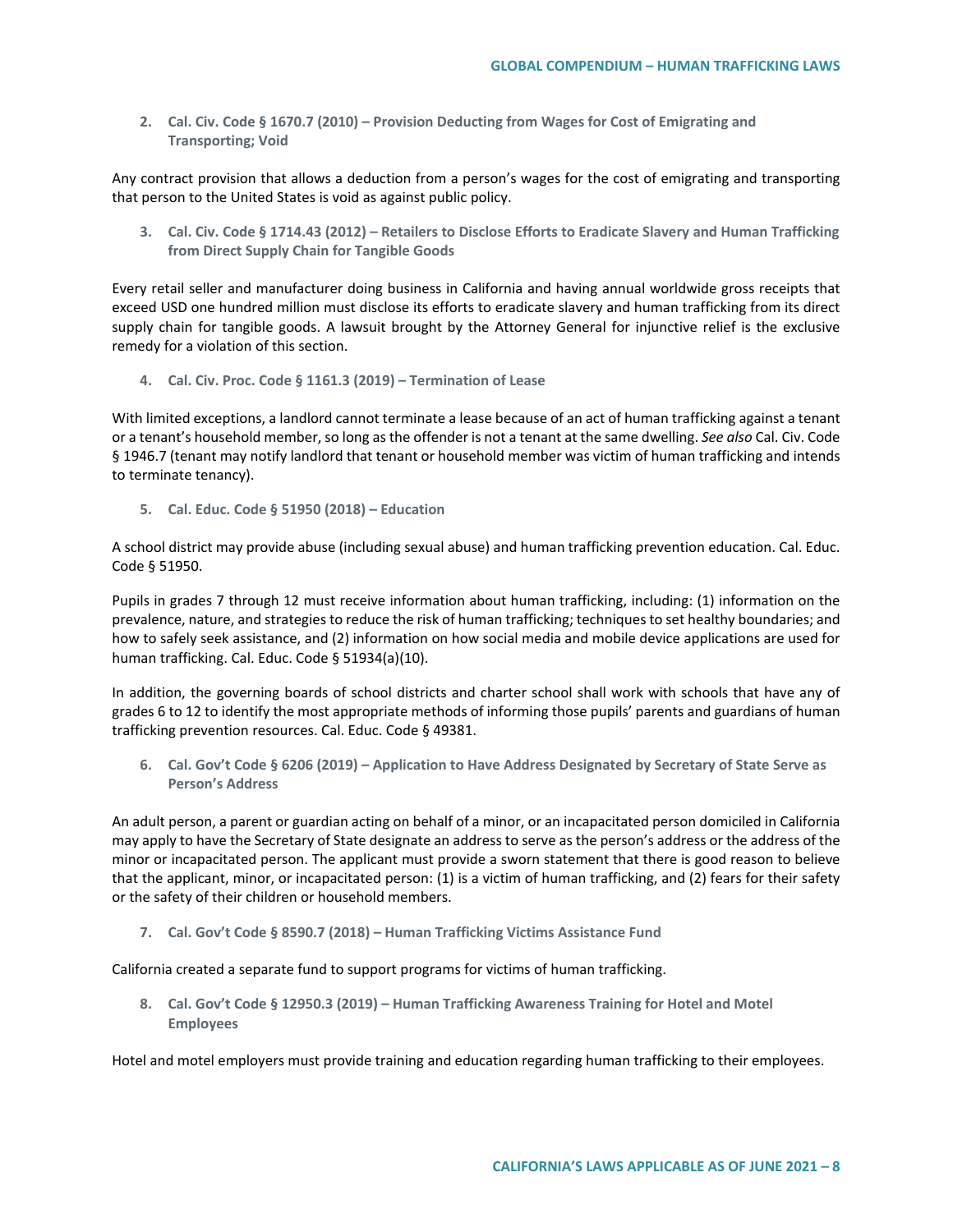### **9. Cal. Labor Code § 2810.5 (2015) – California Wage Theft Protection Act of 2011**

California requires employers to provide specific employment-related information to employees at the time of hiring. Cal. Lab. Code § 2810.5(a)(1). Among other things, an employer must disclose its contact information and the contact and policy information for its workers' compensation carrier. Cal. Lab. Code § 2810.5(D)-(G). Employees also must be informed of their rate and basis of pay, pay day designation, and any allowances claimed as part of minimum wage. Cal. Lab. Code § 2810.5(a)(1)(A)–(B). An employer must notify its employees of any changes in these categories within seven days, unless employees' wage statements shows the changes. Cal. Lab. Code § 2810.5(b).

Noncompliant employers face criminal and civil penalties for non-payment of wages. Cal. Lab. Code § 1197.1–2. The Act requires restitution to the employee in addition to a civil penalty for failure to pay minimum wages. Cal. Lab. Code § 1197.1. Penalties under the Labor Code for failure to comply with wage-related statutes are minimum penalties, and employees may recover attorney's fees and costs incurred to enforce a court judgment for unpaid wages. Cal. Lab. Code §§ 1194.3, 1206.

More information can be found at [https://www.dir.ca.gov/dlse/FAQs-NoticeToEmployee.html.](https://www.dir.ca.gov/dlse/FAQs-NoticeToEmployee.html)

**10. Cal. Penal Code § 236.2 (2012) – Identification of Victims of Human Trafficking; Indicators**

Law enforcement agencies are to use due diligence to identify all victims of human trafficking, regardless of their citizenship. When a peace officer encounters persons deprived of their personal liberty, minors who have engaged in a commercial sex act, persons suspected of prostitution, or victims of domestic violence or sexual assault, the peace officer shall consider whether there are indicators of human trafficking.

**11. Cal. Penal Code § 236.5 (2009) – Human Trafficking; Law Enforcement Agency Endorsement**

Within 15 business days of the first encounter with a victim of human trafficking, law enforcement agencies shall provide brief letters that satisfy Law Enforcement Agency endorsement regulations.

**12. Cal. Penal Code § 236.13 (2017) – Assistance from County Witness Assistance Center**

In a case involving a charge of human trafficking under Cal. Penal Code section 236.1, the local Victim Witness Assistance Center shall provide a minor who is a victim of human trafficking with assistance if the minor so desires.

**13. Cal. Penal Code § 679.11 (2020) – Certification of Victim Cooperation**

Upon the request of the victim of human trafficking or the victim's family member, a certifying official from a certifying entity shall certify victim cooperation on the Form I-914 Supplement B declaration, when the victim cooperates with the investigation or prosecution of human trafficking.

**14. Cal. Penal Code § 13516.5 (2019) – Course on Commercial Sexual Exploitation of Children**

The commission on peace officer standards and training shall develop and implement course instruction to train peace officers on commercial sexual exploitation of children (**CSEC**) and victims of human trafficking. Some topics and activities are required:

- (1) The dynamics of commercial sexual exploitation of children.
- (2) The impact of trauma on child development and manifestations of trauma in victims of commercial sexual exploitation.
- (3) Strategies to identify potential victims of commercial sexual exploitation.
- (4) Mandatory reporting requirements related to commercial sexual exploitation.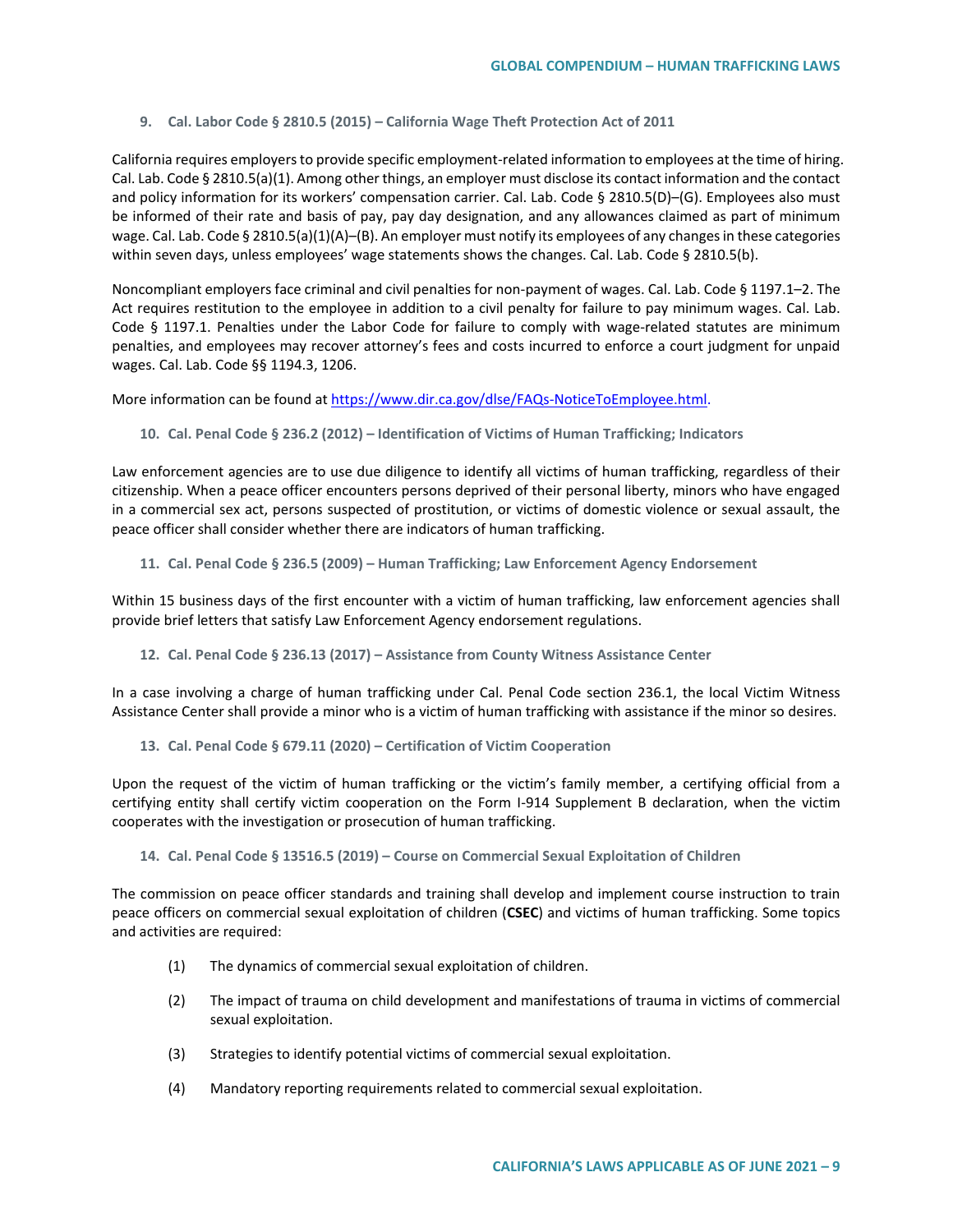- (5) Appropriate interviewing, engagement, and intervention techniques that avoid retraumatizing the victim and promote collaboration with victim-serving agencies.
- (6) Introduction to the purpose, scope, and use of specialized child victim interview resources.
- (7) Local and state resources that are available to first responders.
- (8) Perspectives of victims and their families.
- (9) Issues of stigma.
- (10) Any other critical topics identified by subject matter experts.

Cal. Penal Code § 13516.5(a).

The course of instruction shall include facilitated discussions and learning activities, including scenario-training exercises. Cal. Penal Code § 13516.5(b).

The training shall be developed with input from survivors of commercial sexual exploitation, the appropriate local and state agencies, and advocates that have expertise in CSEC and human trafficking. Cal. Penal Code § 13516.5(c).

**15. Cal. Penal Code § 13519.14 (2012) – Course or Courses of Instruction for Training of Law Enforcement Officers in the Handling of Human Trafficking Complaints**

There must be a course of instruction for law enforcement officers in the handling of human trafficking complaints, as well as guidelines for law enforcement response to human trafficking.

**16. Cal. Penal Code § 13750 (2021) – Establishment of Family Justice Centers**

A city, county, or community-based nonprofit organization may each establish a multiagency, multidisciplinary family justice center to assist victims of domestic violence, sexual assault, elder or dependent adult abuse, and human trafficking, to ensure that victims are able to access all needed services in one location.

**17. Cal. Penal Code § 13753 (2019) – Human Trafficking Multidisciplinary Team**

A city, county, or community-based nonprofit organization may establish a human trafficking multidisciplinary personnel team consisting of persons who are trained to prevent, identify, manage, or treat human trafficking victims.

**18. Cal. Pub. Con. Code § 6108 (2007) – "Sweatfree" Procurement Policy and Code of Conduct**

In California, "[e]very contract entered into by any state agency for the procurement or laundering of apparel, garments, or corresponding accessories, or the procurement of equipment, materials, or supplies, other than procurement related to a public works contract, shall require that a contractor certify that no apparel, garments, corresponding accessories, equipment, materials, or supplies furnished to the state pursuant to the contract have been laundered or produced in whole or in part by sweatshop labor, forced labor, convict labor, indentured labor under penal sanction, abusive forms of child labor, or exploitation of children in sweatshop labor …."

**19. Cal. Welf. & Inst. Code § 18945 (2008) – Noncitizen Victims of Trafficking**

Noncitizen victims of trafficking are eligible for state public services to the same extent as persons admitted to the United States as refugees. These services shall discontinue if there is a final administrative denial of a T visa or U visa application.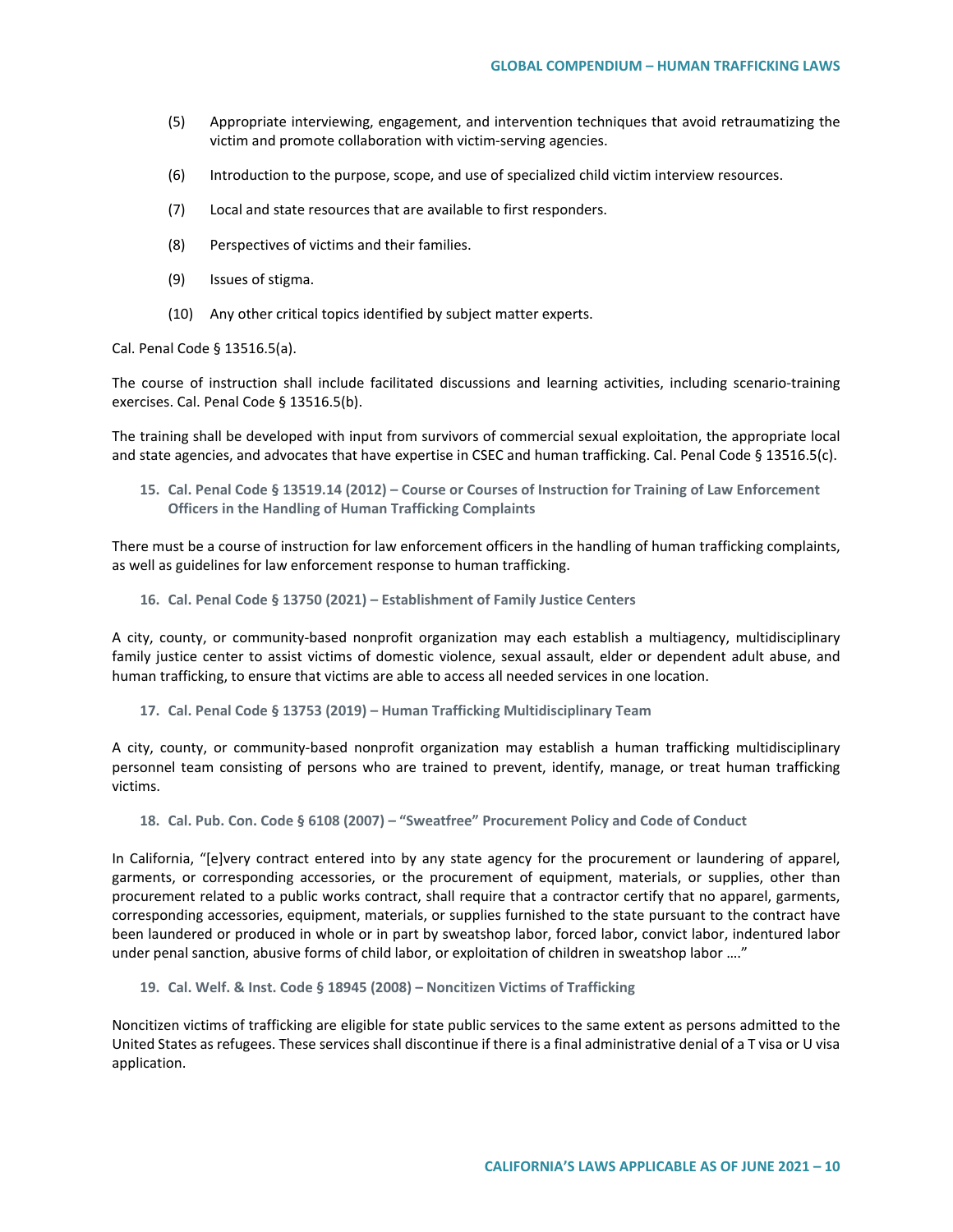## **D. Significant Cases**

**1.** *People v. Guyton***, 20 Cal. App. 5th 499 (2018)**

The defendant identified a woman advertising on the internet as a prostitute and offered her a bus ticket from South Dakota to Orange County, California. There she operated as a prostitute, provided the proceeds to the defendant, and received only a stipend to cover food, clothes, a hotel room, and manicure costs. The defendant was convicted of pimping, pandering, and human trafficking but argued on appeal that he could not be guilty of trafficking because the victim "could have walked away at any time." *Id*. at 506–07.

The Court of Appeal affirmed the defendant's conviction for trafficking. It highlighted the defendant's isolation of the victim, constant monitoring of her, the substantial work requirements he imposed on her, and the victim's limited access to her child. The court reasoned that, "[w]hen a pimp keeps a woman's baby away from her unless she makes enough money to satisfy the pimp, that is a substantial and sustained restriction of the women's liberty accomplished through force, fear, fraud, deceit, duress or menace." *Id*. at 507.

**2.** *People v. Brown***, 14 Cal. App. 5th 320 (2017)**

The defendant was convicted of both pandering and human trafficking under California law.

The court ruled that prosecutors are entitled to seek the greater punishment when they charge a defendant with more than one trafficking offense. Although the defendant was both a panderer and a trafficker, the prosecutor was not obligated to charge him only with the more lenient of the two offenses.

**3.** *People v. Moses***, 10 Cal. 5th 893 (2020)**

The defendant was convicted of attempting to recruit an undercover detective posing as a 17-year-old girl as a prostitute in violation of Cal. Penal Code § 236.1(c). A jury convicted the defendant of human trafficking of a minor, attempted pimping of a minor, and pandering. The Court of Appeal reversed the human trafficking conviction on the grounds that the defendant could not be convicted under Cal. Penal Code § 236.1, but only under the general law of attempt.

The Supreme Court of California reversed and held that the defendant can be convicted of an attempt under the trafficking statute, Cal. Penal Code § 236.1. The Court also held that the fact that the particular target of a defendant's efforts is not actually a minor is not a defense to attempted inducement of a minor.

**4.** *People v. Oliver***, 54 Cal. App. 5th 1084 (2020)**

A female worked for the defendant as a prostitute. The defendant was convicted of human trafficking with the intent to pimp her in violation of Cal. Penal Code § 236.1(b), among other offenses. On appeal, the defendant argued that his conviction for human trafficking an adult in violation of Cal. Penal Code § 236.1(b) must be reversed because the offense includes the element that the victim did not consent to his or her restraint or confinement.

The Court of Appeal affirmed the judgement and held that the lack of the victim's consent is not an element of or an affirmative defense to the offense of human trafficking an adult in violation of § 236.1(b).

**5.** *In re D.C.***, 60 Cal. App. 5th 915 (2021)**

A minor male lived on the streets and established a relationship with an older male. The older male allowed the minor to live in his home, gave the minor drugs in exchange for sex, and drove around with the minor in the trunk of his car. The minor was found by the police with a knife that he planned to use on the older male, and he was convicted for possession of the knife. The juvenile court held that the human trafficking defense, Cal. Penal Code § 236.23, did not apply in the absence of evidence that the trafficker directly coerced the accused to commit the specific offense. Subsequently, the court did not apply the defense to the minor because there was no evidence that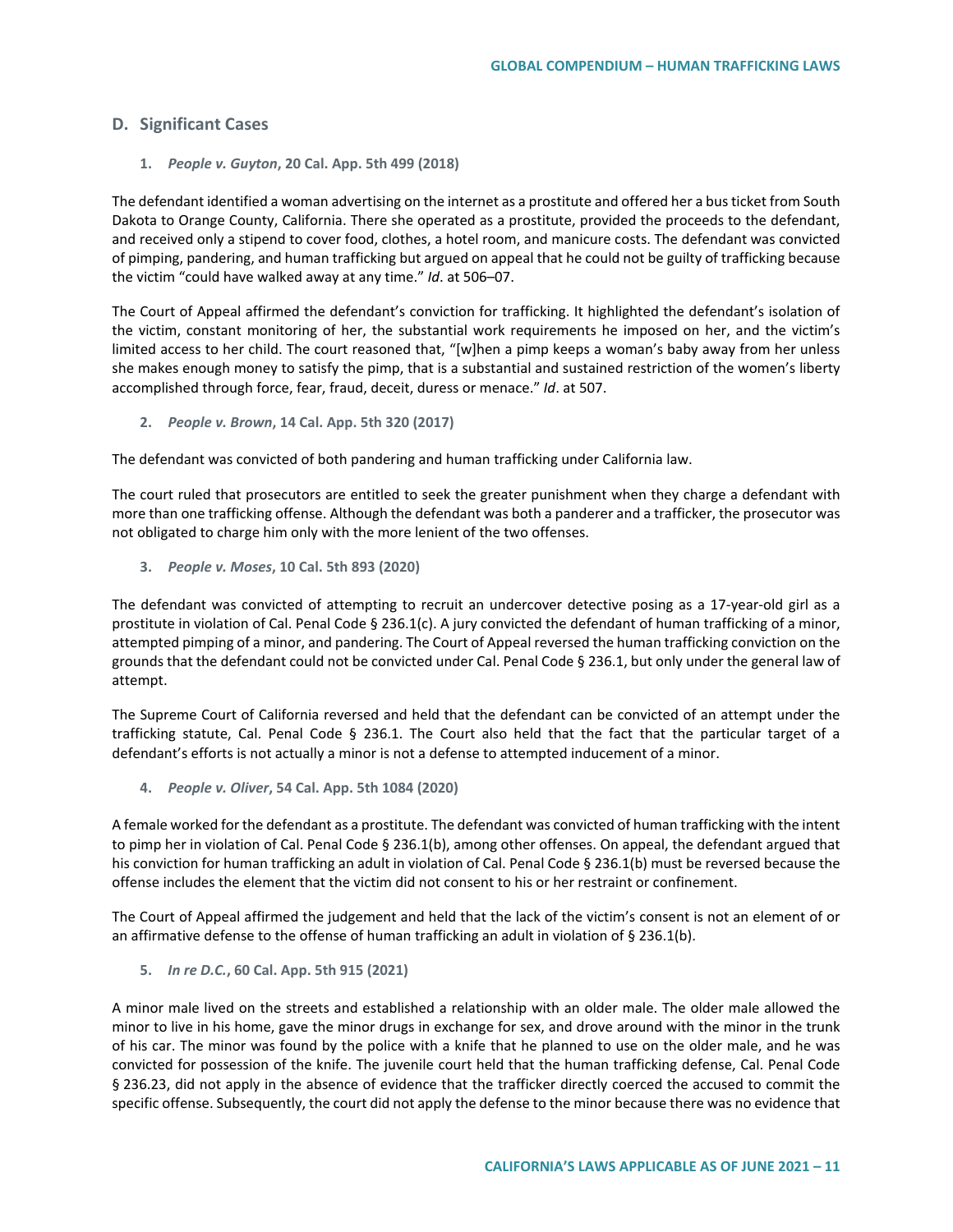the older male coerced the minor to carry the knife. The minor, on appeal, argued that the human trafficking defense should apply.

The Court of Appeal reversed and held that the human trafficking defense did not require evidence that the minor was coerced to commit the offense by his trafficker for the defense to apply. The minor's reasonable fear of suffering harm as a result of the trafficker's scheme, plan, or pattern established the required showing of coercion.

**E. Academic Research/Papers**

Matthew Garber, *Chapter 240: Human Trafficking – Combating the Underground Slave Industry in California*, 37 MCGEORGE L. REV. 190, 190-198 (2006)

Rachel N. Busick, *Blurred Lines or Bright Line? Addressing the Demand for Sex Trafficking Under California Law*, 42 PEPP. L. REV. 333 (2014)

**F. Resources**

Bay Area Legal Aid, *Penal Code* § 236.14 – Fact Sheet (Apr. 2017): <https://www.courts.ca.gov/documents/BTB24-4D-5.pdf>

California Against Slavery: <http://californiaagainstslavery.org/>

- California Department of Fair Employment and Housing, Human Trafficking: <https://www.dfeh.ca.gov/HumanTrafficking>
- California Human Trafficking Legislation: <https://oag.ca.gov/human-trafficking/legislation>
- Kamala D. Harris, Attorney General, California Department of Justice, *The California Transparency in Supply Chains Act: A Resource Guide* (2015): <https://oag.ca.gov/sites/all/files/agweb/pdfs/sb657/resource-guide.pdf>
- National Human Trafficking Hotline (California): <https://humantraffickinghotline.org/state/california>
- Santa Clara County District Attorney's Office, *The Inquisitive Prosecutor's Guide – New Human Trafficking Laws* (Feb. 2017): <https://www.sccgov.org/sites/da/Documents/IPG%20Memos/2017-IPG28.pdf>
- Shared Hope International, California Analysis and Recommendations (2019): [https://sharedhope.org/PICframe9/analysis/PIC\\_AR\\_2019\\_CA.pdf](https://sharedhope.org/PICframe9/analysis/PIC_AR_2019_CA.pdf)

Shared Hope International, California Report Card (2019): [https://sharedhope.org/PICframe9/reportcards/PIC\\_RC\\_2019\\_CA.pdf](https://sharedhope.org/PICframe9/reportcards/PIC_RC_2019_CA.pdf)

U.S. Department of Health & Human Services, *California: Efforts to Combat Human Trafficking* (2017): [https://nhttac.acf.hhs.gov/sites/default/files/2019-](https://nhttac.acf.hhs.gov/sites/default/files/2019-06/california_profile_efforts_to_combat_human_trafficking.pdf) [06/california\\_profile\\_efforts\\_to\\_combat\\_human\\_trafficking.pdf](https://nhttac.acf.hhs.gov/sites/default/files/2019-06/california_profile_efforts_to_combat_human_trafficking.pdf)